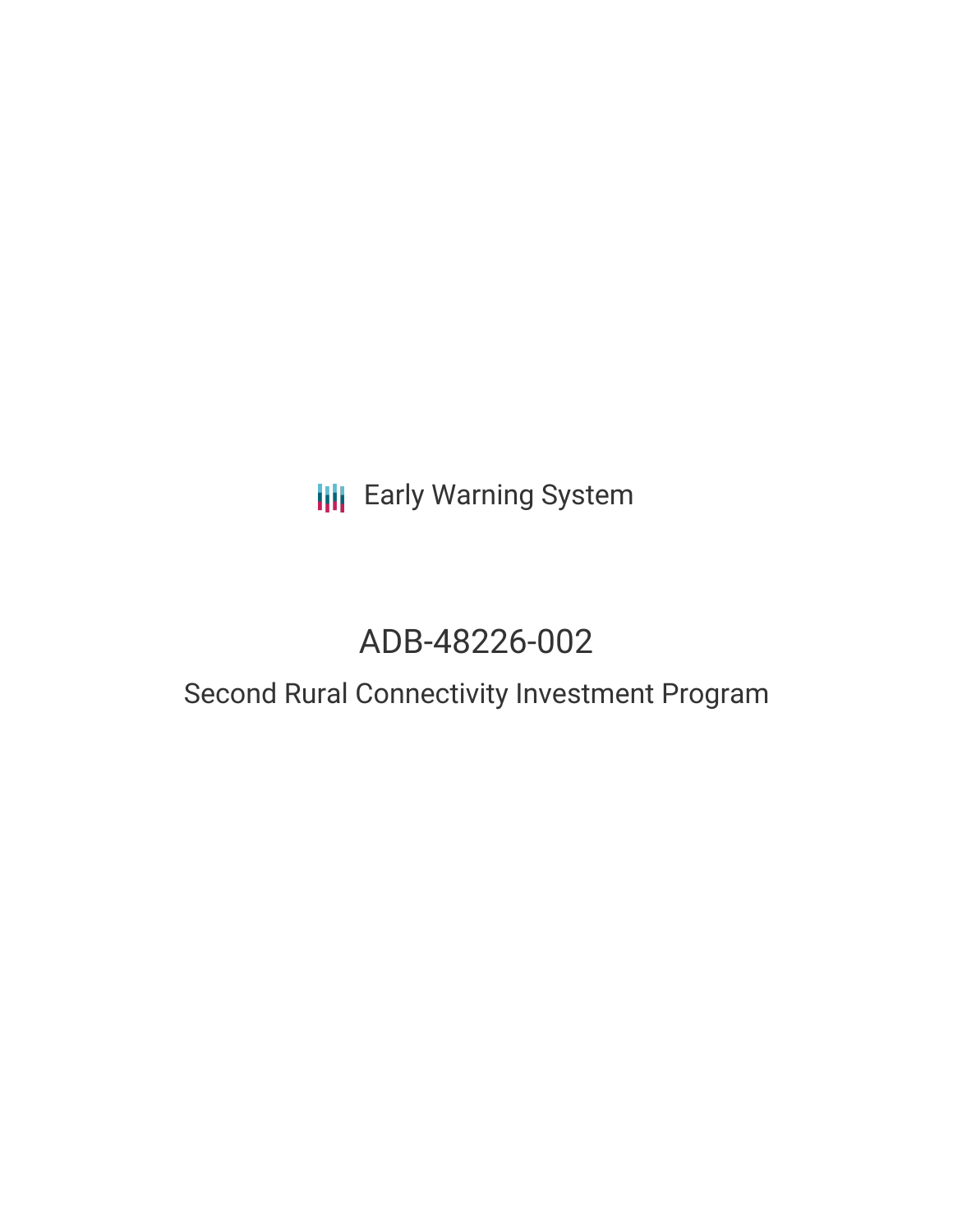

## **Quick Facts**

| <b>Countries</b>               | India                        |
|--------------------------------|------------------------------|
| <b>Financial Institutions</b>  | Asian Development Bank (ADB) |
| <b>Status</b>                  | Proposed                     |
| <b>Bank Risk Rating</b>        | U                            |
| <b>Sectors</b>                 | Transport                    |
| <b>Investment Type(s)</b>      | Loan                         |
| <b>Investment Amount (USD)</b> | \$500.00 million             |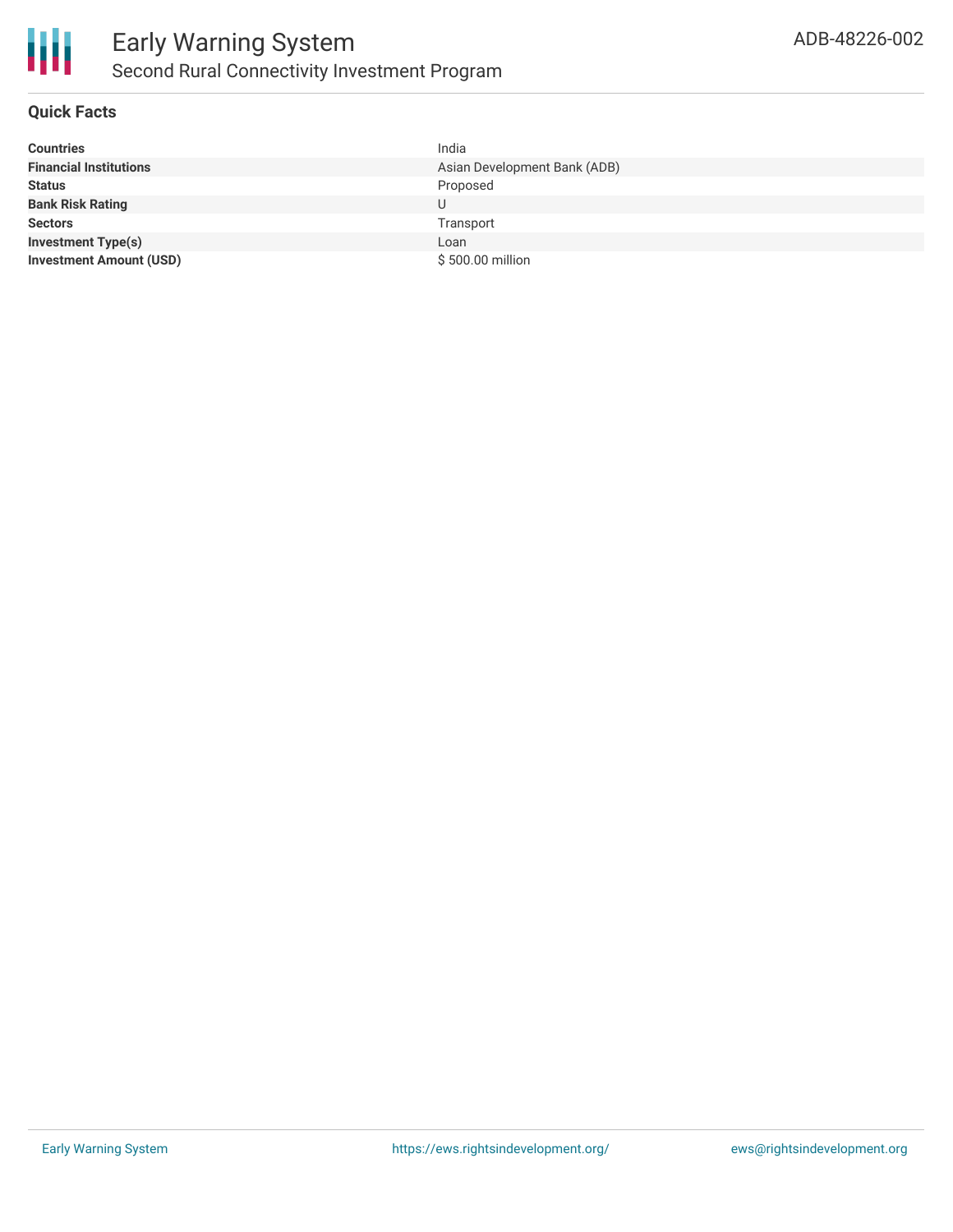# **Project Description**

#### **DESCRIPTION**

The proposed investment program will connect around 2,800 habitations in the states of Assam, Chhattisgarh, Madhya Pradesh, Odisha, and West Bengal by constructing to all-weather standard about 6,000 kilometers of rural roads. The investment program will also focus on improving institutional arrangements, business processes, and associated capacity building, particularly on road asset management and road safety.

### PROJECT RATIONALE AND LINKAGE TO COUNTRY/REGIONAL STRATEGY

India''s road network mainly consists of three categories: (i) about 60,000 kilometers of national highways, (ii) about 600,000 km of the secondary system including the state highways and major district roads, and (iii) about 2.7 million km of tertiary roads, which are mainly the rural roads. The rural roads, representing about 80% of the network and carrying about 20% of traffic, link rural communities with the national, state, and major district roads. Long term underinvestment has affected all levels of the road network, and the rural road network is in the worst condition among the three categories. In rural areas, many villages still rely on earthen tracks, which are unsuitable for motorized traffic and can easily become impassable during the rainy season. Absence of all-weather road connectivity makes rural communities inaccessible for up to 90 days a year. Poor road infrastructure affects economic growth in rural areas, agricultural productivity, and employment, and has a strong link to poverty. The government of India is addressing this problem through a nationwide rural road investment program the Prime Minister's Rural Roads Program (PMGSY) aimed at providing all-weather road connectivity to currently unconnected eligible habitations in India's rural areas. The PMGSY started in 2000 and is currently in its 14th year of implementation.

#### IMPACT

improved socioeconomic conditions in the communities served by PMGSY roads.

#### OUTCOME

improved connectivity of rural communities in the participating states to markets, district headquarters, and other centers of economic activities

#### CONSULTING SERVICES

In total the PPTA will require 39 person-months of consulting services (9 international and 30 national). ADB will engage all individual consultants in accordance with its Guidelines on the Use of Consultants (2013, as amended from time to time). Disbursement under the TA will be carried out in accordance with ADB's Technical Assistance Disbursement Handbook (2010, as amended from time to time).

#### PROCUREMENT

Procurement of equipment will follow ADB's Procurement Guidelines (2013, as amended from time to time). The equipment will be handed over to the government upon TA completion. A summary of consulting services requirement is presented in Table A3.3.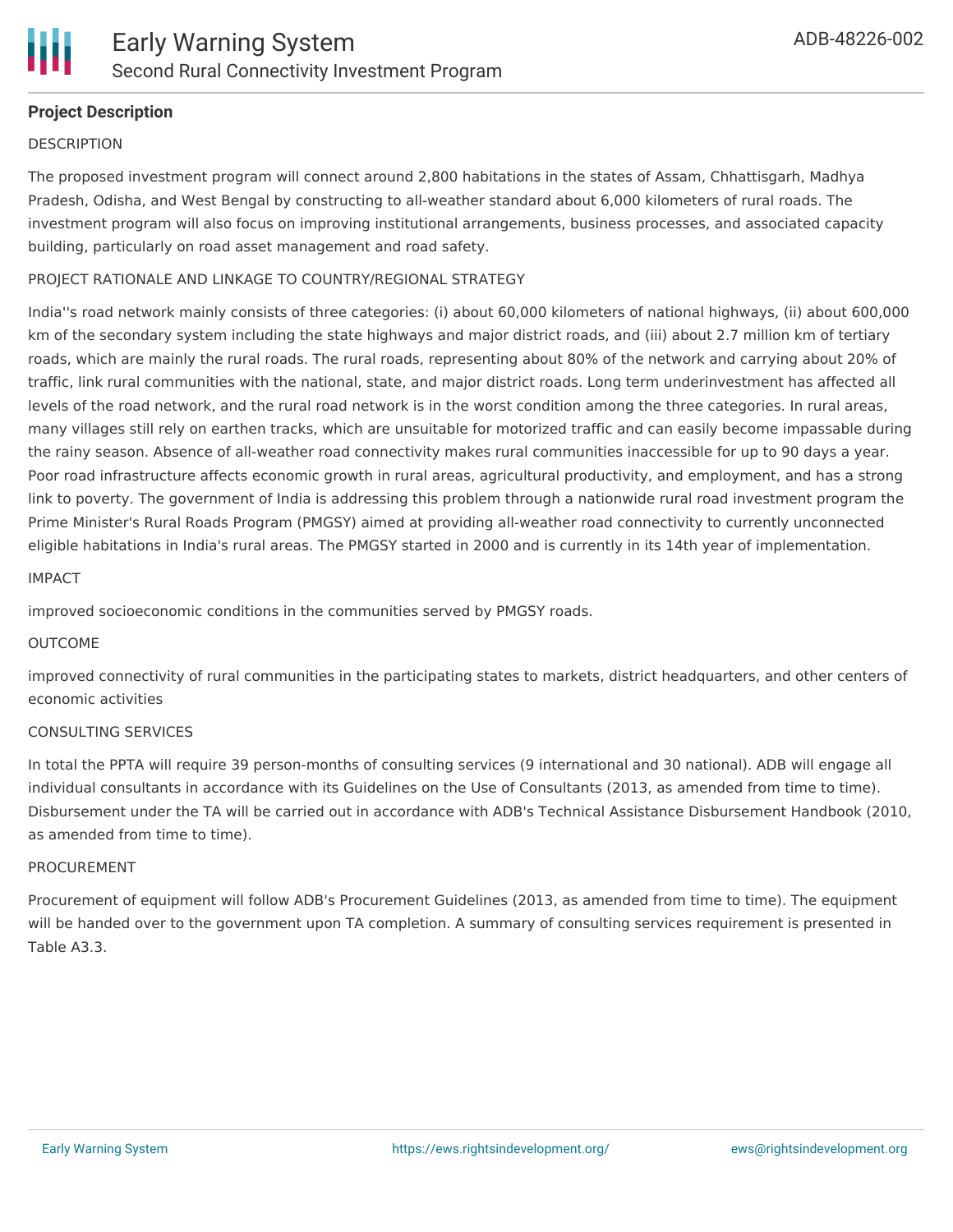

### **Investment Description**

Asian Development Bank (ADB)

MFF Facility Concept: Second Rural Connectivity Investment Program Ordinary capital resources US\$ 500.00 million

TA: Second Rural Connectivity Investment Program Technical Assistance Special Fund US\$ 500,000.00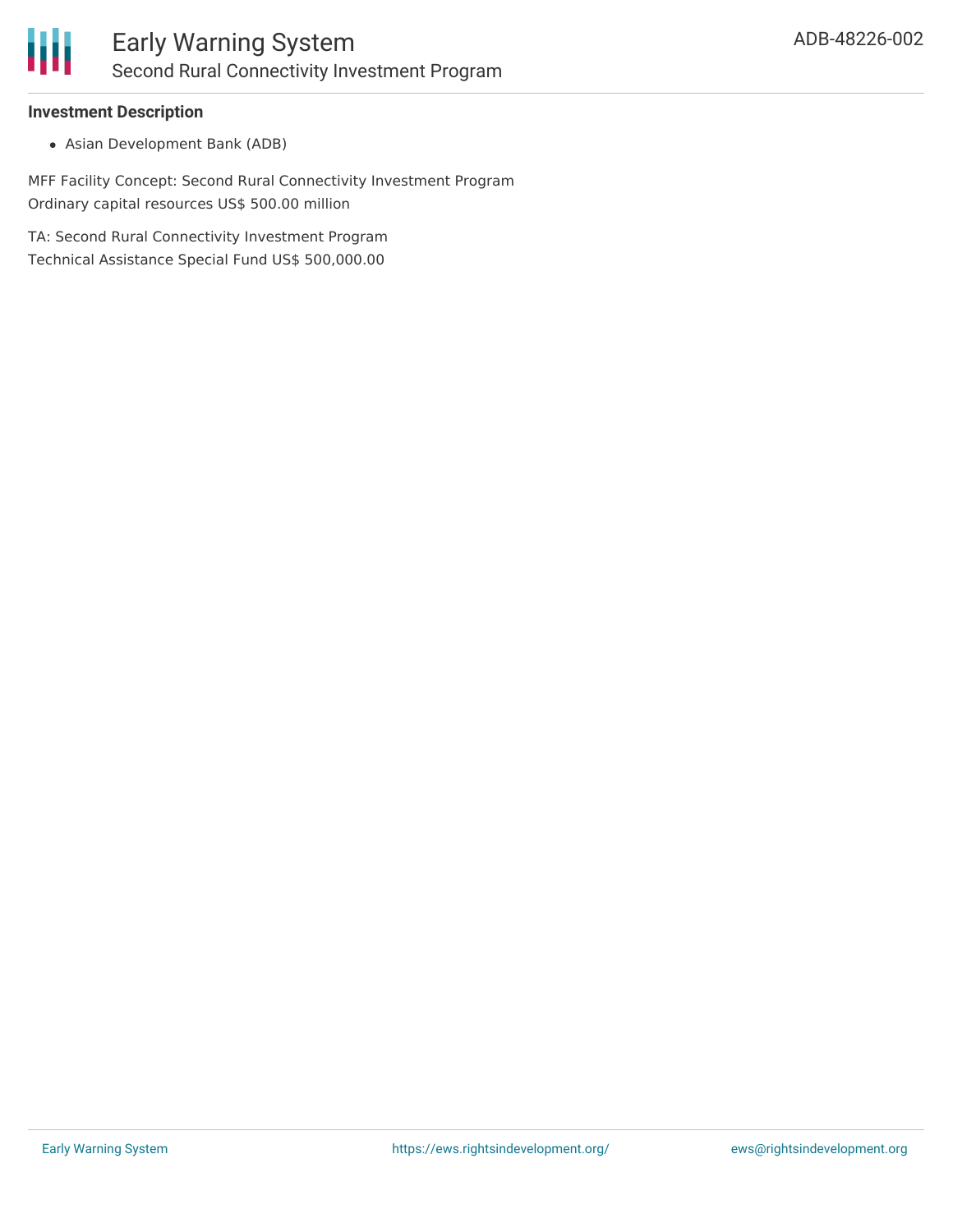## **Contact Information**

#### ACCOUNTABILITY MECHANISM OF ADB

The Accountability Mechanism is an independent complaint mechanism and fact-finding body for people who believe they are likely to be, or have been, adversely affected by an Asian Development Bank-financed project. If you submit a complaint to the Accountability Mechanism, they may investigate to assess whether the Asian Development Bank is following its own policies and procedures for preventing harm to people or the environment. You can learn more about the Accountability Mechanism and how to file a complaint at: http://www.adb.org/site/accountability-mechanism/main

#### **CONTACTS**

Responsible ADB Division Transport and Communications Division, SARD Executing Agencies Ministry of Rural Development Krishi Bhawan New Delhi 110001 India Panchayat and Rural Development Department (Government of Chhattisgarh) Room No.317, DKS Bhavan(Mantralay), Raipur India Panchayat and Rural Development Department (Government of West Bengal) Department of Panchayats & Rural Development, Jessop Building (1st Floor) 63 N.S. Road, Kolkata - 700001 India Public Works Roads Department (Government of Assam) Assam Sachivalaya, Dispur, Guwahati-6 Assam India Rural Development Department (Government of Odisha) Rural Development Department Government of Odisha Sanchivalaya Marg, Bhubaneswar India State Rural Roads Development Authority (Madhya Pradesh) 5th Floor, Block II,Paryavas Bhavan, Area Hills, Bhopal(MP)-462004 India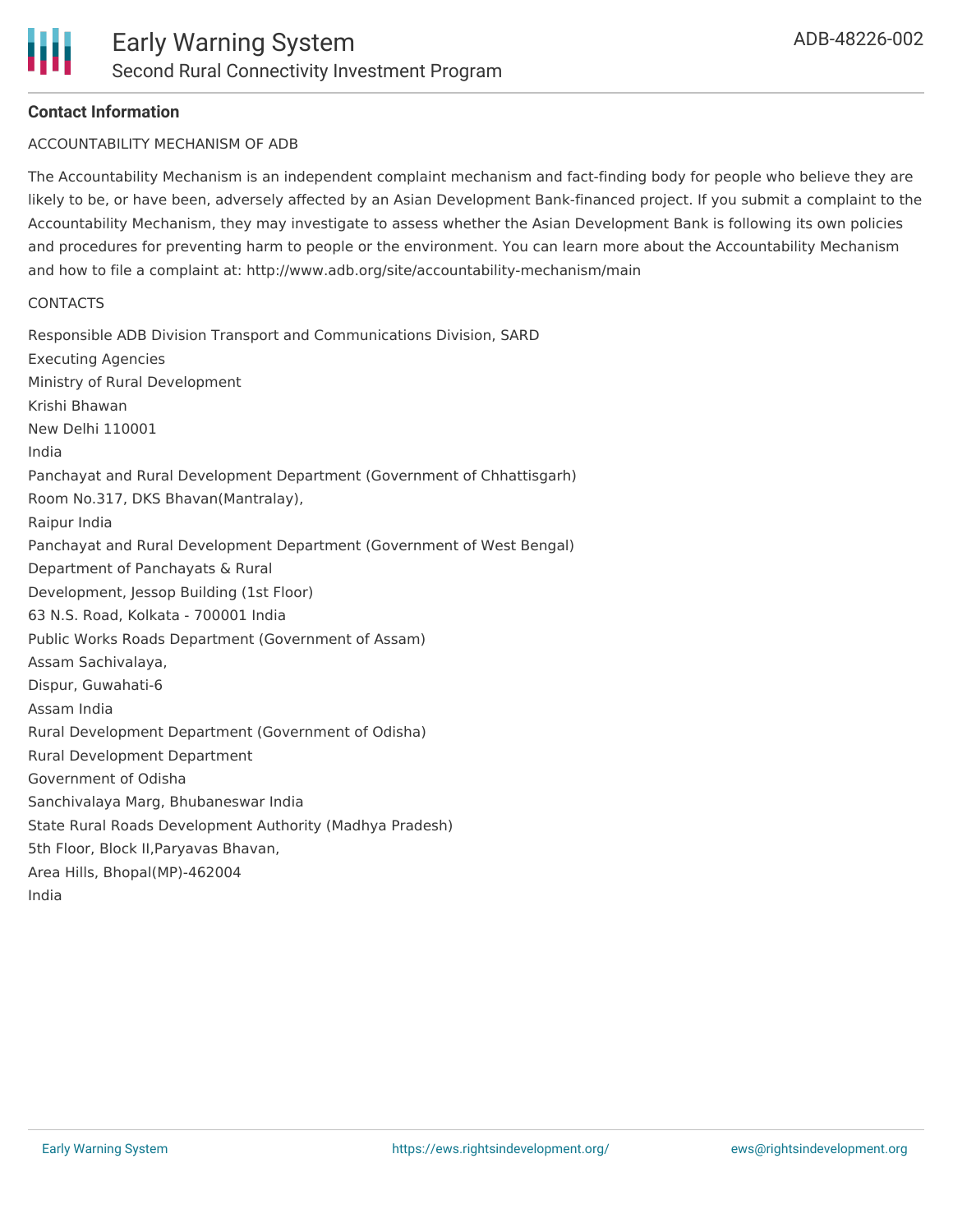

# Early Warning System Second Rural Connectivity Investment Program

#### **Bank Documents**

- Project [Disclosure](https://www.adb.org/printpdf/projects/48226-002/main) PDF
- Second Rural [Connectivity](https://ewsdata.rightsindevelopment.org/files/documents/02/ADB-48226-002_CVPFc5Z.pdf) Investment Program: Initial Poverty and Social Analysis [\[Original](https://www.adb.org/projects/documents/second-rural-connectivity-investment-program-india-ipsa) Source]
- Second Rural [Connectivity](https://ewsdata.rightsindevelopment.org/files/documents/02/ADB-48226-002.pdf) Investment Program: Project Data Sheet (hindii) [\[Original](https://www.adb.org/hi/projects/documents/48226-002-project-data-sheet) Source]